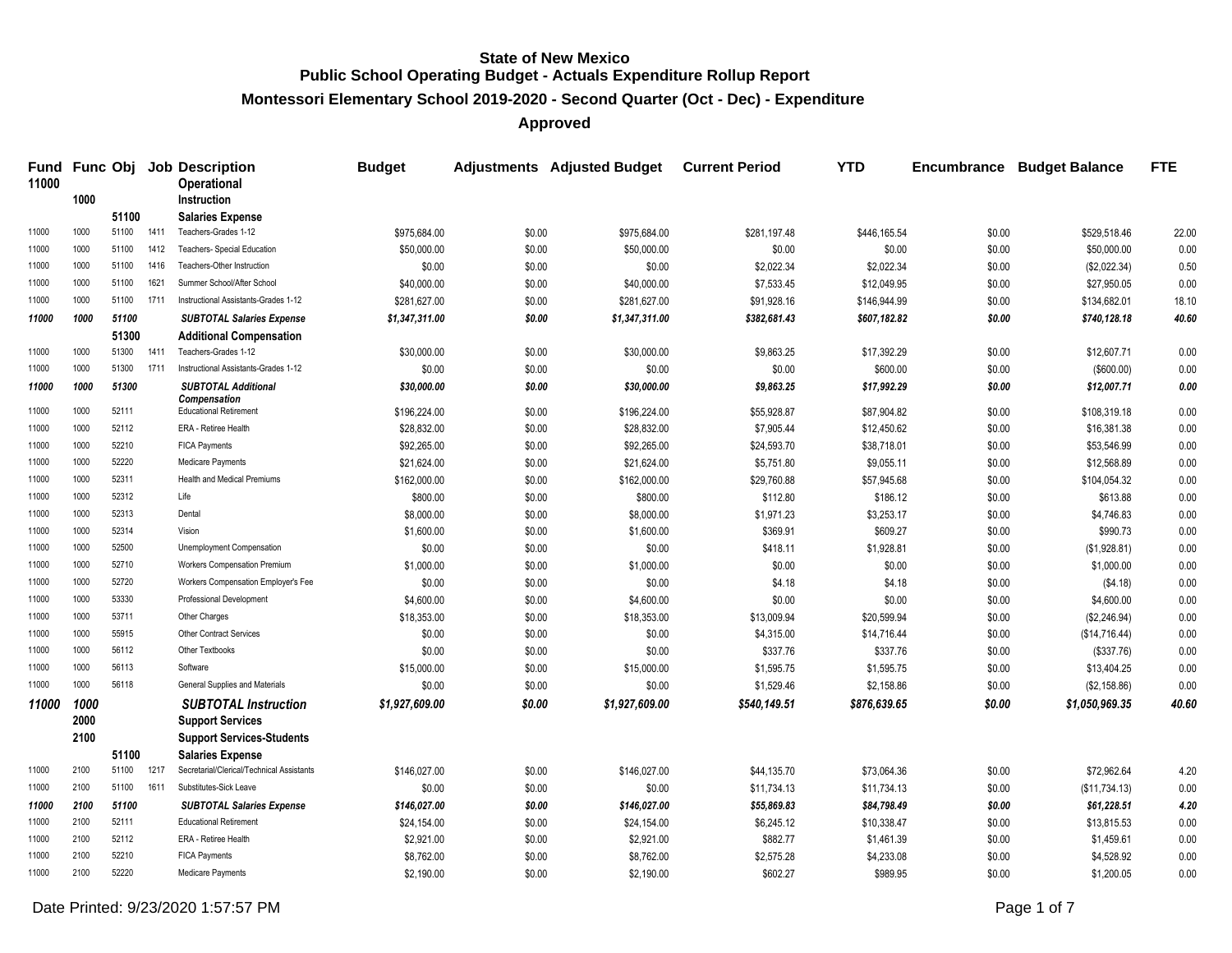#### **Montessori Elementary School 2019-2020 - Second Quarter (Oct - Dec) - Expenditure**

| <b>Fund</b>    | Func Obj             |                |      | <b>Job Description</b>                                                                                                                              | <b>Budget</b>          |                  | <b>Adjustments</b> Adjusted Budget | <b>Current Period</b>  | <b>YTD</b>             |                  | <b>Encumbrance Budget Balance</b> | <b>FTE</b>   |
|----------------|----------------------|----------------|------|-----------------------------------------------------------------------------------------------------------------------------------------------------|------------------------|------------------|------------------------------------|------------------------|------------------------|------------------|-----------------------------------|--------------|
| 11000          | 2100                 | 52311          |      | Health and Medical Premiums                                                                                                                         | \$18,000.00            | \$0.00           | \$18,000.00                        | \$3,611.76             | \$6,845.34             | \$0.00           | \$11,154.66                       | 0.00         |
| 11000          | 2100                 | 52312          |      | Life                                                                                                                                                | \$75.00                | \$0.00           | \$75.00                            | \$11.85                | \$21.82                | \$0.00           | \$53.18                           | 0.00         |
| 11000          | 2100                 | 52313          |      | Dental                                                                                                                                              | \$1,500.00             | \$0.00           | \$1,500.00                         | \$380.70               | \$665.70               | \$0.00           | \$834.30                          | 0.00         |
| 11000          | 2100                 | 52314          |      | Vision                                                                                                                                              | \$320.00               | \$0.00           | \$320.00                           | \$60.72                | \$113.73               | \$0.00           | \$206.27                          | 0.00         |
| 11000          | 2100                 | 52500          |      | Unemployment Compensation                                                                                                                           | \$500.00               | \$0.00           | \$500.00                           | \$0.00                 | \$0.00                 | \$0.00           | \$500.00                          | 0.00         |
| 11000          | 2100                 | 53211          |      | Diagnosticians - Contracted                                                                                                                         | \$5,000.00             | \$0.00           | \$5,000.00                         | \$1,857.54             | \$1,857.54             | \$0.00           | \$3,142.46                        | 0.00         |
| 11000          | 2100                 | 53212          |      | Speech Therapists - Contracted                                                                                                                      | \$19,000.00            | \$0.00           | \$19,000.00                        | \$7,400.23             | \$10,571.76            | \$0.00           | \$8,428.24                        | 0.00         |
| 11000          | 2100                 | 53213          |      | Occupational Therapists - Contracted                                                                                                                | \$9,000.00             | \$0.00           | \$9,000.00                         | \$2,569.04             | \$2,569.04             | \$0.00           | \$6,430.96                        | 0.00         |
| 11000          | 2100                 | 53214          |      | Therapists - Contracted                                                                                                                             | \$3,600.00             | \$0.00           | \$3,600.00                         | \$0.00                 | \$0.00                 | \$0.00           | \$3,600.00                        | 0.00         |
| 11000          | 2100                 | 53218          |      | Specialists - Contracted                                                                                                                            | \$0.00                 | \$0.00           | \$0.00                             | \$797.65               | \$797.65               | \$0.00           | (\$797.65)                        | 0.00         |
| 11000          | 2100                 | 53711          |      | Other Charges                                                                                                                                       | \$0.00                 | \$0.00           | \$0.00                             | \$0.00                 | \$310.72               | \$0.00           | (\$310.72)                        | 0.00         |
| 11000          | 2100                 | 55915          |      | Other Contract Services                                                                                                                             | \$22,021.00            | \$0.00           | \$22,021.00                        | \$0.00                 | \$0.00                 | \$0.00           | \$22,021.00                       | 0.00         |
| 11000          | 2100<br>2300         | 51100          |      | <b>SUBTOTAL Support</b><br><b>Services-Students</b><br><b>Support Services-General</b><br>Administration<br><b>Salaries Expense</b>                 | \$263,070.00           | \$0.00           | \$263,070.00                       | \$82,864.76            | \$125,574.68           | \$0.00           | \$137,495.32                      | 4.20         |
| 11000          | 2300                 | 51100          | 1111 | Superintendent                                                                                                                                      | \$116,600.00           | \$0.00           | \$116,600.00                       | \$31,392.34            | \$58,300.06            | \$0.00           | \$58,299.94                       | 1.00         |
| 11000          | 2300                 | 51100          |      | <b>SUBTOTAL Salaries Expense</b>                                                                                                                    | \$116,600.00           | \$0.00           | \$116,600.00                       | \$31,392.34            | \$58,300.06            | \$0.00           | \$58,299.94                       | 1.00         |
| 11000          | 2300                 | 52111          |      | <b>Educational Retirement</b>                                                                                                                       | \$16,324.00            | \$0.00           | \$16,324.00                        | \$4,441.99             | \$8,249.41             | \$0.00           | \$8,074.59                        | 0.00         |
| 11000          | 2300                 | 52112          |      | ERA - Retiree Health                                                                                                                                | \$2,332.00             | \$0.00           | \$2,332.00                         | \$627.83               | \$1,165.97             | \$0.00           | \$1,166.03                        | 0.00         |
| 11000          | 2300                 | 52210          |      | <b>FICA Payments</b>                                                                                                                                | \$6,996.00             | \$0.00           | \$6,996.00                         | \$1,946.35             | \$3,614.65             | \$0.00           | \$3,381.35                        | 0.00         |
| 11000          | 2300                 | 52220          |      | Medicare Payments                                                                                                                                   | \$1,749.00             | \$0.00           | \$1,749.00                         | \$455.21               | \$845.39               | \$0.00           | \$903.61                          | 0.00         |
| 11000          | 2300                 | 52312          |      | Life                                                                                                                                                | \$15.00                | \$0.00           | \$15.00                            | \$2.82                 | \$5.64                 | \$0.00           | \$9.36                            | 0.00         |
| 11000          | 2300                 | 53330          |      | <b>Professional Development</b>                                                                                                                     | \$0.00                 | \$0.00           | \$0.00                             | \$350.00               | \$350.00               | \$0.00           | (\$350.00)                        | 0.00         |
| 11000          | 2300                 | 53411          |      | Auditing                                                                                                                                            | \$15,000.00            | \$0.00           | \$15,000.00                        | \$0.00                 | \$10,048.56            | \$0.00           | \$4,951.44                        | 0.00         |
| 11000          | 2300                 | 53413          |      | Legal                                                                                                                                               | \$10,000.00            | \$0.00           | \$10,000.00                        | \$4,139.61             | \$5,039.81             | \$0.00           | \$4,960.19                        | 0.00         |
| 11000          | 2300                 | 53711          |      | Other Charges                                                                                                                                       | \$0.00                 | \$0.00           | \$0.00                             | \$1,618.14             | \$2,696.90             | \$0.00           | (\$2,696.90)                      | 0.00         |
| 11000          | 2300                 | 55812          |      | <b>Board Training</b>                                                                                                                               | \$2,000.00             | \$0.00           | \$2,000.00                         | \$0.00                 | \$0.00                 | \$0.00           | \$2,000.00                        | 0.00         |
| 11000<br>11000 | 2300<br>2400<br>2400 | 56118          |      | <b>SUBTOTAL Support</b><br>Services-General<br>Administration<br><b>Support Services-School</b><br>Administration<br>General Supplies and Materials | \$171,016.00<br>\$0.00 | \$0.00<br>\$0.00 | \$171,016.00<br>\$0.00             | \$44,974.29<br>\$77.76 | \$90,316.39<br>\$77.76 | \$0.00<br>\$0.00 | \$80,699.61<br>(\$77.76)          | 1.00<br>0.00 |
| 11000          | 2400                 |                |      | <b>SUBTOTAL Support</b>                                                                                                                             | \$0.00                 | \$0.00           | \$0.00                             | \$77.76                | \$77.76                | \$0.00           | (\$77.76)                         | 0.00         |
|                | 2500                 | 51100          |      | Services-School<br><b>Administration</b><br><b>Central Services</b><br><b>Salaries Expense</b>                                                      |                        |                  |                                    |                        |                        |                  |                                   |              |
| 11000          | 2500                 | 51100 1115     |      | Assoc. Supt.-Fin./Bus. Mgr.                                                                                                                         | \$93,280.00            | \$0.00           | \$93,280.00                        | \$25,113.90            | \$46,640.10            | \$0.00           | \$46,639.90                       | 0.80         |
| 11000          | 2500                 | 51100<br>51300 |      | <b>SUBTOTAL Salaries Expense</b><br><b>Additional Compensation</b>                                                                                  | \$93,280.00            | \$0.00           | \$93,280.00                        | \$25,113.90            | \$46,640.10            | \$0.00           | \$46,639.90                       | 0.80         |
| 11000          | 2500                 | 51300          | 1115 | Assoc. Supt.-Fin./Bus. Mgr.                                                                                                                         | \$0.00                 | \$0.00           | \$0.00                             | \$400.00               | \$600.00               | \$0.00           | (\$600.00)                        | 0.00         |
|                |                      |                |      | Date Printed: 9/23/2020 1:57:57 PM                                                                                                                  |                        |                  |                                    |                        |                        |                  | Page 2 of 7                       |              |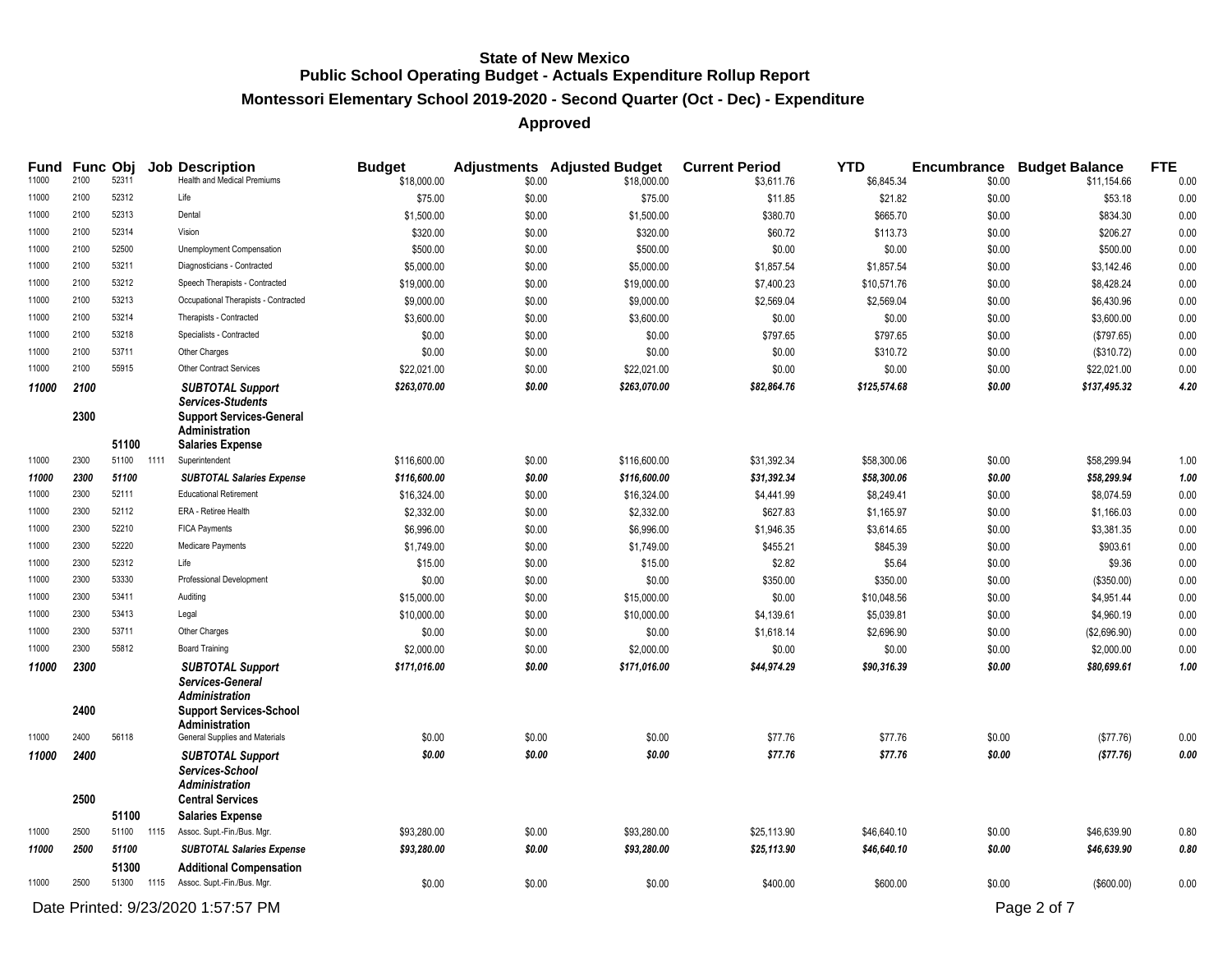#### **Montessori Elementary School 2019-2020 - Second Quarter (Oct - Dec) - Expenditure**

## **Approved**

| Fund<br>11000 | 2500         | 51300      | <b>Func Obj Job Description</b><br><b>SUBTOTAL Additional</b><br>Compensation | <b>Budget</b><br>\$0.00 | \$0.00 | <b>Adjustments</b> Adjusted Budget<br>\$0.00 | <b>Current Period</b><br>\$400.00 | <b>YTD</b><br>\$600.00 | \$0.00 | <b>Encumbrance Budget Balance</b><br>( \$600.00) | <b>FTE</b><br>0.00 |
|---------------|--------------|------------|-------------------------------------------------------------------------------|-------------------------|--------|----------------------------------------------|-----------------------------------|------------------------|--------|--------------------------------------------------|--------------------|
| 11000         | 2500         | 52111      | <b>Educational Retirement</b>                                                 | \$13,059.00             | \$0.00 | \$13,059.00                                  | \$3,610.22                        | \$6,684.48             | \$0.00 | \$6,374.52                                       | 0.00               |
| 11000         | 2500         | 52112      | ERA - Retiree Health                                                          | \$2,798.00              | \$0.00 | \$2,798.00                                   | \$510.25                          | \$944.75               | \$0.00 | \$1,853.25                                       | 0.00               |
| 11000         | 2500         | 52210      | <b>FICA Payments</b>                                                          | \$5,597.00              | \$0.00 | \$5,597.00                                   | \$1,478.56                        | \$2,725.90             | \$0.00 | \$2,871.10                                       | 0.00               |
| 11000         | 2500         | 52220      | Medicare Payments                                                             | \$1,399.00              | \$0.00 | \$1,399.00                                   | \$345.76                          | \$637.47               | \$0.00 | \$761.53                                         | 0.00               |
| 11000         | 2500         | 52311      | <b>Health and Medical Premiums</b>                                            | \$10,500.00             | \$0.00 | \$10,500.00                                  | \$2,355.48                        | \$4,623.48             | \$0.00 | \$5,876.52                                       | 0.00               |
| 11000         | 2500         | 52312      | Life                                                                          | \$14.00                 | \$0.00 | \$14.00                                      | \$2.25                            | \$4.50                 | \$0.00 | \$9.50                                           | 0.00               |
| 11000         | 2500         | 52313      | Dental                                                                        | \$528.00                | \$0.00 | \$528.00                                     | \$123.18                          | \$242.44               | \$0.00 | \$285.56                                         | 0.00               |
| 11000         | 2500         | 52314      | Vision                                                                        | \$92.00                 | \$0.00 | \$92.00                                      | \$20.34                           | \$40.68                | \$0.00 | \$51.32                                          | 0.00               |
| 11000         | 2500         | 52500      | Unemployment Compensation                                                     | \$1,866.00              | \$0.00 | \$1,866.00                                   | \$0.00                            | \$0.00                 | \$0.00 | \$1,866.00                                       | 0.00               |
| 11000         | 2500         | 53330      | Professional Development                                                      | \$500.00                | \$0.00 | \$500.00                                     | \$350.00                          | \$350.00               | \$0.00 | \$150.00                                         | 0.00               |
| 11000         | 2500         | 53711      | Other Charges                                                                 | \$0.00                  | \$0.00 | \$0.00                                       | \$187.17                          | \$14,636.27            | \$0.00 | (\$14,636.27)                                    | 0.00               |
| 11000         | 2500         | 55915      | Other Contract Services                                                       | \$0.00                  | \$0.00 | \$0.00                                       | \$4,066.41                        | \$4,066.41             | \$0.00 | (\$4,066.41)                                     | 0.00               |
| 11000         | 2500         | 56113      | Software                                                                      | \$10,000.00             | \$0.00 | \$10,000.00                                  | \$0.00                            | \$8,076.18             | \$0.00 | \$1,923.82                                       | 0.00               |
| 11000         | 2500         |            | <b>SUBTOTAL Central</b>                                                       | \$139,633.00            | \$0.00 | \$139,633.00                                 | \$38,563.52                       | \$90,272.66            | \$0.00 | \$49,360.34                                      | $\it 0.80$         |
|               | 2600         |            | <b>Services</b><br><b>Operation &amp; Maintenance of</b><br>Plant             |                         |        |                                              |                                   |                        |        |                                                  |                    |
|               |              | 51100      | <b>Salaries Expense</b>                                                       |                         |        |                                              |                                   |                        |        |                                                  |                    |
| 11000         | 2600         | 51100 1614 | Maintenance                                                                   | \$12,813.00             | \$0.00 | \$12,813.00                                  | \$0.00                            | \$0.00                 | \$0.00 | \$12,813.00                                      | 0.00               |
| 11000         | 2600         | 51100      | <b>SUBTOTAL Salaries Expense</b>                                              | \$12,813.00             | \$0.00 | \$12,813.00                                  | \$0.00                            | \$0.00                 | \$0.00 | \$12,813.00                                      | 0.00               |
| 11000         | 2600         | 52111      | <b>Educational Retirement</b>                                                 | \$1,901.00              | \$0.00 | \$1,901.00                                   | \$0.00                            | \$0.00                 | \$0.00 | \$1,901.00                                       | 0.00               |
| 11000         | 2600         | 52112      | ERA - Retiree Health                                                          | \$407.00                | \$0.00 | \$407.00                                     | \$0.00                            | \$0.00                 | \$0.00 | \$407.00                                         | 0.00               |
| 11000         | 2600         | 52210      | <b>FICA Payments</b>                                                          | \$869.00                | \$0.00 | \$869.00                                     | \$0.00                            | \$0.00                 | \$0.00 | \$869.00                                         | 0.00               |
| 11000         | 2600         | 52220      | Medicare Payments                                                             | \$203.00                | \$0.00 | \$203.00                                     | \$0.00                            | \$0.00                 | \$0.00 | \$203.00                                         | 0.00               |
| 11000         | 2600         | 52311      | <b>Health and Medical Premiums</b>                                            | \$11,000.00             | \$0.00 | \$11,000.00                                  | \$0.00                            | \$0.00                 | \$0.00 | \$11,000.00                                      | 0.00               |
| 11000         | 2600         | 52312      | Life                                                                          | \$8.00                  | \$0.00 | \$8.00                                       | \$0.00                            | \$0.00                 | \$0.00 | \$8.00                                           | 0.00               |
| 11000         | 2600         | 52313      | Dental                                                                        | \$350.00                | \$0.00 | \$350.00                                     | \$0.00                            | \$0.00                 | \$0.00 | \$350.00                                         | 0.00               |
| 11000         | 2600         | 52314      | Vision                                                                        | \$80.00                 | \$0.00 | \$80.00                                      | \$0.00                            | \$0.00                 | \$0.00 | \$80.00                                          | $0.00\,$           |
| 11000         | 2600         | 53711      | Other Charges                                                                 | \$45,000.00             | \$0.00 | \$45,000.00                                  | \$10,862.73                       | \$44,839.43            | \$0.00 | \$160.57                                         | 0.00               |
| 11000         | 2600         | 54312      | Maintenance & Repair - Buildings and<br>Grounds                               | \$18,000.00             | \$0.00 | \$18,000.00                                  | \$6,312.14                        | \$9,322.86             | \$0.00 | \$8,677.14                                       | 0.00               |
| 11000         | 2600         | 54411      | Electricity                                                                   | \$30,000.00             | \$0.00 | \$30,000.00                                  | \$13,150.26                       | \$17,470.34            | \$0.00 | \$12,529.66                                      | 0.00               |
| 11000         | 2600         | 54412      | Natural Gas (Buildings)                                                       | \$15,000.00             | \$0.00 | \$15,000.00                                  | \$598.50                          | \$671.31               | \$0.00 | \$14,328.69                                      | 0.00               |
| 11000         | 2600         | 54415      | Water/Sewage                                                                  | \$20,000.00             | \$0.00 | \$20,000.00                                  | \$3,440.83                        | \$7,319.70             | \$0.00 | \$12,680.30                                      | 0.00               |
| 11000         | 2600         | 54416      | <b>Communication Services</b>                                                 | \$36,000.00             | \$0.00 | \$36,000.00                                  | \$8,921.79                        | \$14,888.65            | \$0.00 | \$21,111.35                                      | 0.00               |
| 11000         | 2600         | 54610      | Rental - Land and Buildings                                                   | \$350,000.00            | \$0.00 | \$350,000.00                                 | \$79,433.64                       | \$173,871.40           | \$0.00 | \$176,128.60                                     | 0.00               |
| 11000         | 2600         | 55200      | Property/Liability Insurance                                                  | \$73,000.00             | \$0.00 | \$73,000.00                                  | \$0.00                            | \$78,099.00            | \$0.00 | (\$5,099.00)                                     | 0.00               |
| 11000         | 2600         | 56118      | General Supplies and Materials                                                | \$0.00                  | \$0.00 | \$0.00                                       | \$158.58                          | \$3,579.24             | \$0.00 | (\$3,579.24)                                     | 0.00               |
| 11000         | 2600         |            | <b>SUBTOTAL Operation &amp;</b><br><b>Maintenance of Plant</b>                | \$614,631.00            | \$0.00 | \$614,631.00                                 | \$122,878.47                      | \$350,061.93           | \$0.00 | \$264,569.07                                     | 0.00               |
| 11000         | 2900<br>2900 | 58213      | <b>Other Support Services</b><br><b>Emergency Reserve</b>                     | \$28,647.00             | \$0.00 | \$28,647.00                                  | \$0.00                            | \$0.00                 | \$0.00 | \$28,647.00                                      | 0.00               |

Date Printed:  $9/23/2020$  1:57:57 PM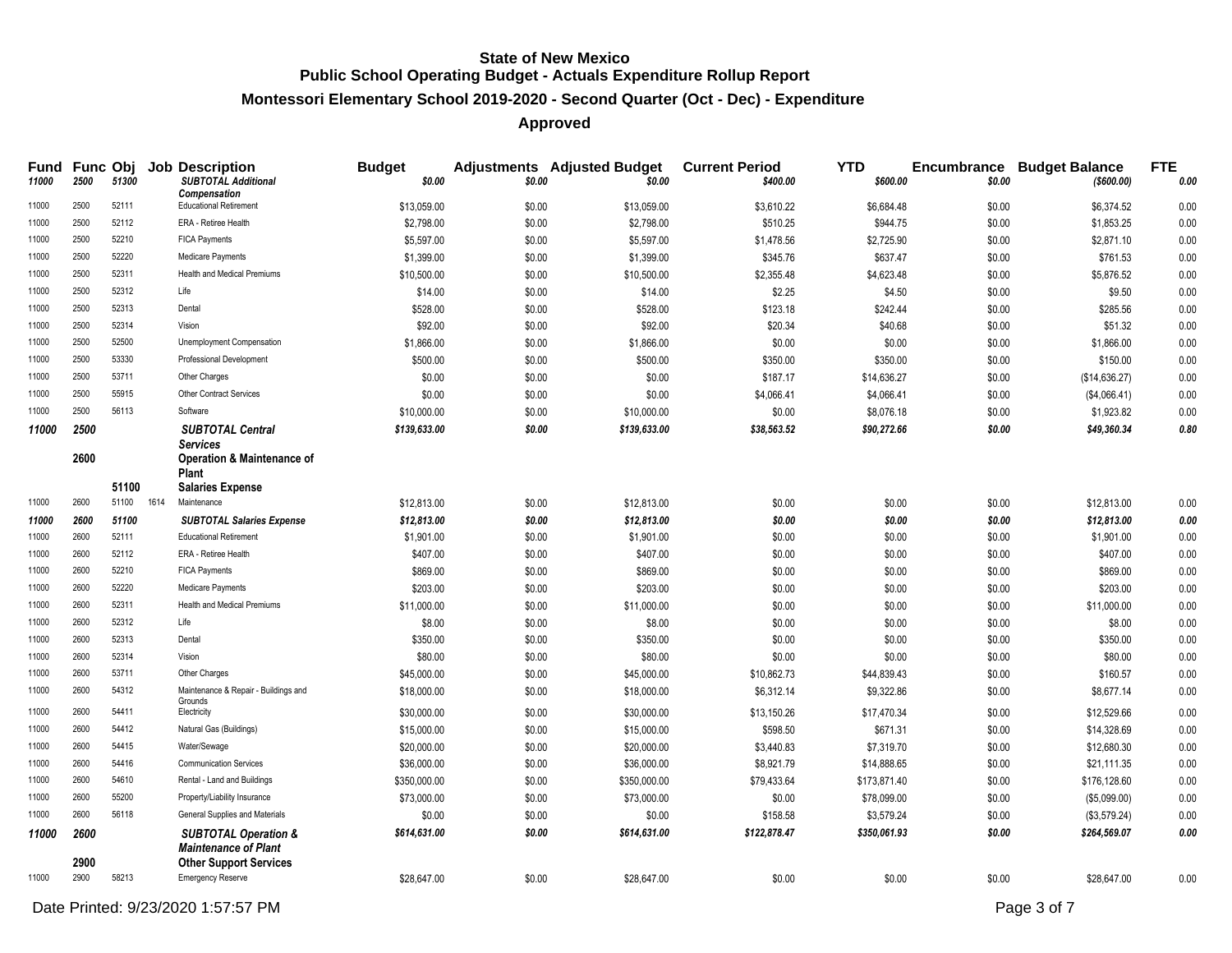#### **Montessori Elementary School 2019-2020 - Second Quarter (Oct - Dec) - Expenditure**

| Fund<br>11000  | Func Obj<br>2900 |       |      | <b>Job Description</b><br><b>SUBTOTAL Other Support</b><br>Services                                | <b>Budget</b><br>\$28,647.00 | \$0.00                    | <b>Adjustments</b> Adjusted Budget<br>\$28,647.00 | <b>Current Period</b><br>\$0.00 | <b>YTD</b><br>\$0.00 | Encumbrance<br>\$0.00 | <b>Budget Balance</b><br>\$28,647.00 | <b>FTE</b><br>0.00 |
|----------------|------------------|-------|------|----------------------------------------------------------------------------------------------------|------------------------------|---------------------------|---------------------------------------------------|---------------------------------|----------------------|-----------------------|--------------------------------------|--------------------|
| 11000          | 2000             |       |      | <b>SUBTOTAL Support</b><br><b>Services</b>                                                         | \$1,216,997.00               | \$0.00                    | \$1,216,997.00                                    | \$289,358.80                    | \$656,303.42         | \$0.00                | \$560,693.58                         | 6.00               |
| 11000<br>14000 | 1000             |       |      | <b>TOTAL Operational</b><br><b>Total Instructional</b><br><b>Materials Sub-Fund</b><br>Instruction | \$3,144,606.00               | \$0.00                    | \$3,144,606.00                                    | \$829,508.31                    | \$1,532,943.07       | \$0.00                | \$1,611,662.93                       | 46.60              |
| 14000          | 1000             | 56111 |      | Instructional Materials Cash - 50%                                                                 | \$13,473.00                  | \$0.00                    | \$13,473.00                                       | \$522.50                        | \$17,789.74          | \$0.00                | (\$4,316.74)                         | 0.00               |
| 14000          | 1000             |       |      | Textbooks<br><b>SUBTOTAL Instruction</b>                                                           | \$13,473.00                  | \$0.00                    | \$13,473.00                                       | \$522.50                        | \$17,789.74          | \$0.00                | ( \$4, 316.74)                       | 0.00               |
| 14000          |                  |       |      | <b>TOTAL Total</b>                                                                                 | \$13,473.00                  | \$0.00                    | \$13,473.00                                       | \$522.50                        | \$17,789.74          | \$0.00                | (S4, 316.74)                         | 0.00               |
| 23000          |                  |       |      | <b>Instructional Materials</b><br>Sub-Fund<br><b>Non-Instructional</b>                             |                              |                           |                                                   |                                 |                      |                       |                                      |                    |
|                |                  |       |      | <b>Support</b>                                                                                     |                              |                           |                                                   |                                 |                      |                       |                                      |                    |
| 23000          | 1000<br>1000     | 53711 |      | Instruction<br>Other Charges                                                                       | \$0.00                       | \$0.00                    | \$0.00                                            | \$33,859.44                     | \$63,993.46          | \$0.00                | (\$63,993.46)                        | 0.00               |
| 23000          | 1000             |       |      | <b>SUBTOTAL Instruction</b>                                                                        | \$0.00                       | \$0.00                    | \$0.00                                            | \$33,859.44                     | \$63,993.46          | \$0.00                | ( \$63, 993.46)                      | 0.00               |
| 23000          |                  |       |      | <b>TOTAL Non-</b>                                                                                  | \$0.00                       | \$0.00                    | \$0.00                                            | \$33,859.44                     | \$63,993.46          | \$0.00                | ( \$63, 993.46)                      | 0.00               |
| 24000          |                  |       |      | <b>Instructional Support</b><br>Federal Flow-through<br>Grants                                     |                              |                           |                                                   |                                 |                      |                       |                                      |                    |
| 24101          | 1000             | 51100 |      | Title I - ESEA<br>Instruction<br><b>Salaries Expense</b>                                           |                              |                           |                                                   |                                 |                      |                       |                                      |                    |
| 24101          | 1000             | 51100 | 1411 | Teachers-Grades 1-12                                                                               | \$45,135.00                  | \$0.00                    | \$45,135.00                                       | \$0.00                          | \$0.00               | \$0.00                | \$45,135.00                          | 0.00               |
| 24101          | 1000             | 51100 |      | <b>SUBTOTAL Salaries Expense</b>                                                                   | \$45,135.00                  | \$0.00                    | \$45,135.00                                       | \$0.00                          | \$0.00               | \$0.00                | \$45,135.00                          | 0.00               |
| 24101          | 1000             |       |      | <b>SUBTOTAL Instruction</b>                                                                        | \$45,135.00                  | \$0.00                    | \$45,135.00                                       | \$0.00                          | \$0.00               | \$0.00                | \$45,135.00                          | 0.00               |
| 24101          |                  |       |      | <b>TOTAL Title I - ESEA</b>                                                                        | \$45,135.00                  | \$0.00                    | \$45,135.00                                       | \$0.00                          | \$0.00               | \$0.00                | \$45,135.00                          | 0.00               |
| 24106          |                  |       |      | <b>Entitlement IDEA-B</b>                                                                          |                              |                           |                                                   |                                 |                      |                       |                                      |                    |
|                | 1000             |       |      | Instruction                                                                                        |                              |                           |                                                   |                                 |                      |                       |                                      |                    |
|                |                  | 51100 |      | <b>Salaries Expense</b>                                                                            |                              |                           |                                                   |                                 |                      |                       |                                      |                    |
| 24106          | 1000             | 51100 | 1412 | Teachers- Special Education                                                                        | \$0.00                       | \$56,500.00               | \$56,500.00                                       | \$0.00                          | \$0.00               | \$0.00                | \$56,500.00                          | 0.00               |
| 24106          | 1000             | 51100 |      | <b>SUBTOTAL Salaries Expense</b>                                                                   | \$0.00                       | \$56,500.00               | \$56,500.00                                       | \$0.00                          | \$0.00               | \$0.00                | \$56,500.00                          | 0.00               |
| 24106          | 1000<br>2000     |       |      | <b>SUBTOTAL Instruction</b><br><b>Support Services</b>                                             | \$0.00                       | \$56,500.00               | \$56,500.00                                       | \$0.00                          | \$0.00               | \$0.00                | \$56,500.00                          | $0.00\,$           |
| 24106          | 2100<br>2100     | 53211 |      | <b>Support Services-Students</b><br>Diagnosticians - Contracted                                    |                              |                           |                                                   |                                 |                      |                       |                                      |                    |
| 24106          | 2100             | 53212 |      | Speech Therapists - Contracted                                                                     | \$0.00<br>\$0.00             | \$5,000.00<br>\$40,495.00 | \$5,000.00<br>\$40,495.00                         | \$0.00<br>\$0.00                | \$0.00<br>\$0.00     | \$0.00<br>\$0.00      | \$5,000.00<br>\$40,495.00            | 0.00<br>0.00       |
| 24106          | 2100             | 53213 |      | Occupational Therapists - Contracted                                                               | \$0.00                       | \$8,006.00                | \$8,006.00                                        | \$0.00                          | \$0.00               | \$0.00                | \$8,006.00                           | 0.00               |
| 24106          | 2100             | 53214 |      | Therapists - Contracted                                                                            | \$0.00                       | \$6.821.00                | \$6.821.00                                        | \$0.00                          | \$0.00               | \$0.00                | \$6.821.00                           | 0.00               |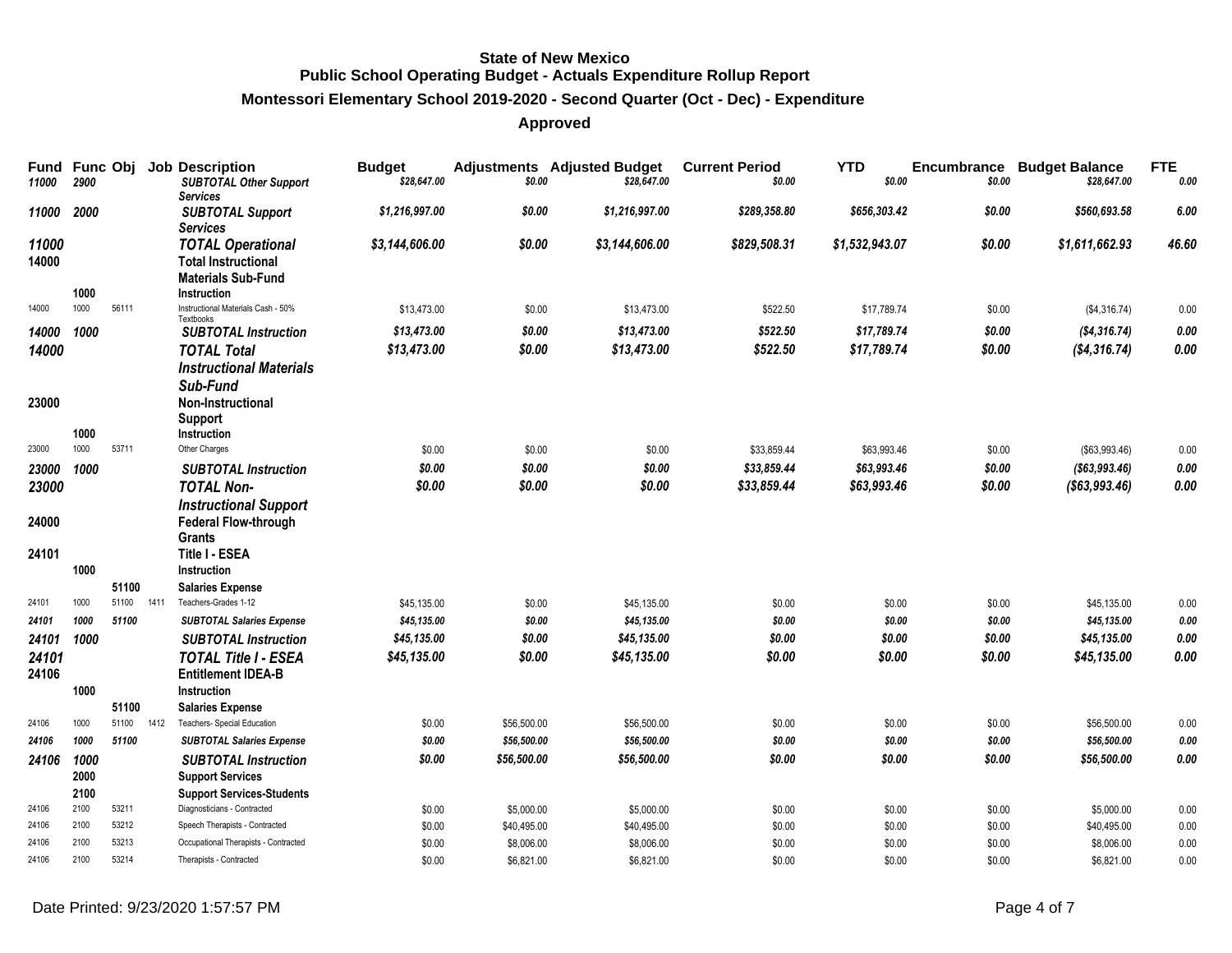#### **Montessori Elementary School 2019-2020 - Second Quarter (Oct - Dec) - Expenditure**

| Fund<br>24106 | <b>Func Obj</b><br>2100 |       |      | <b>Job Description</b><br><b>SUBTOTAL Support</b><br><b>Services-Students</b>      | <b>Budget</b><br>\$0.00 | \$60,322.00  | <b>Adjustments</b> Adjusted Budget<br>\$60,322.00 | <b>Current Period</b><br>\$0.00 | <b>YTD</b><br>\$0.00 | Encumbrance<br>\$0.00 | <b>Budget Balance</b><br>\$60,322.00 | <b>FTE</b><br>0.00 |
|---------------|-------------------------|-------|------|------------------------------------------------------------------------------------|-------------------------|--------------|---------------------------------------------------|---------------------------------|----------------------|-----------------------|--------------------------------------|--------------------|
| 24106         | 2000                    |       |      | <b>SUBTOTAL Support</b><br><b>Services</b>                                         | \$0.00                  | \$60,322.00  | \$60,322.00                                       | \$0.00                          | \$0.00               | \$0.00                | \$60,322.00                          | 0.00               |
| 24106         |                         |       |      | <b>TOTAL Entitlement</b><br><b>IDEA-B</b>                                          | \$0.00                  | \$116,822.00 | \$116,822.00                                      | \$0.00                          | \$0.00               | \$0.00                | \$116,822.00                         | 0.00               |
| 24109         | 1000                    |       |      | <b>Preschool IDEA-B</b><br>Instruction                                             |                         |              |                                                   |                                 |                      |                       |                                      |                    |
|               |                         | 51100 |      | <b>Salaries Expense</b>                                                            |                         |              |                                                   |                                 |                      |                       |                                      |                    |
| 24109         | 1000                    | 51100 | 1412 | Teachers- Special Education                                                        | \$0.00                  | \$869.00     | \$869.00                                          | \$0.00                          | \$0.00               | \$0.00                | \$869.00                             | 0.00               |
| 24109         | 1000                    | 51100 |      | <b>SUBTOTAL Salaries Expense</b>                                                   | \$0.00                  | \$869.00     | \$869.00                                          | \$0.00                          | \$0.00               | \$0.00                | \$869.00                             | $\it{0.00}$        |
| 24109         | 1000                    |       |      | <b>SUBTOTAL Instruction</b>                                                        | \$0.00                  | \$869.00     | \$869.00                                          | \$0.00                          | \$0.00               | \$0.00                | \$869.00                             | $0.00\,$           |
| 24109         |                         |       |      | <b>TOTAL Preschool</b><br><b>IDEA-B</b>                                            | \$0.00                  | \$869.00     | \$869.00                                          | \$0.00                          | \$0.00               | \$0.00                | \$869.00                             | 0.00               |
| 24154         | 1000                    |       |      | <b>Teacher/Principal</b><br><b>Training &amp; Recruiting</b><br><b>Instruction</b> |                         |              |                                                   |                                 |                      |                       |                                      |                    |
| 24154         | 1000                    | 53330 |      | Professional Development                                                           | \$15,294.00             | \$0.00       | \$15,294.00                                       | \$0.00                          | \$0.00               | \$0.00                | \$15,294.00                          | 0.00               |
| 24154         | 1000                    |       |      | <b>SUBTOTAL Instruction</b>                                                        | \$15,294.00             | \$0.00       | \$15,294.00                                       | \$0.00                          | \$0.00               | \$0.00                | \$15,294.00                          | 0.00               |
| 24154         |                         |       |      | <b>TOTAL</b>                                                                       | \$15,294.00             | \$0.00       | \$15,294.00                                       | \$0.00                          | \$0.00               | \$0.00                | \$15,294.00                          | 0.00               |
|               |                         |       |      | <b>Teacher/Principal</b>                                                           |                         |              |                                                   |                                 |                      |                       |                                      |                    |
|               |                         |       |      | <b>Training &amp; Recruiting</b>                                                   |                         |              |                                                   |                                 |                      |                       |                                      |                    |
| 24189         |                         |       |      | <b>Student Supp Academic</b>                                                       |                         |              |                                                   |                                 |                      |                       |                                      |                    |
|               |                         |       |      | <b>Achievment Title IV</b>                                                         |                         |              |                                                   |                                 |                      |                       |                                      |                    |
|               | 1000                    |       |      | Instruction                                                                        |                         |              |                                                   |                                 |                      |                       |                                      |                    |
|               |                         | 51100 |      | <b>Salaries Expense</b>                                                            |                         |              |                                                   |                                 |                      |                       |                                      |                    |
| 24189         | 1000                    | 51100 | 1711 | Instructional Assistants-Grades 1-12                                               | \$0.00                  | \$0.00       | \$0.00                                            | \$0.00                          | \$0.00               | \$0.00                | \$0.00                               | 0.00               |
| 24189         | 1000                    | 51100 |      | <b>SUBTOTAL Salaries Expense</b>                                                   | \$0.00                  | \$0.00       | \$0.00                                            | \$0.00                          | \$0.00               | \$0.00                | \$0.00                               | 0.00               |
| 24189         | 1000                    |       |      | <b>SUBTOTAL Instruction</b>                                                        | \$0.00                  | \$0.00       | \$0.00                                            | \$0.00                          | \$0.00               | \$0.00                | \$0.00                               | $\it{0.00}$        |
| 24189         |                         |       |      | <b>TOTAL Student Supp</b>                                                          | \$0.00                  | \$0.00       | \$0.00                                            | \$0.00                          | \$0.00               | \$0.00                | \$0.00                               | 0.00               |
|               |                         |       |      | <b>Academic Achievment</b>                                                         |                         |              |                                                   |                                 |                      |                       |                                      |                    |
|               |                         |       |      | <b>Title IV</b>                                                                    |                         |              |                                                   |                                 |                      |                       |                                      |                    |
| 24000         |                         |       |      | <b>TOTAL Federal Flow-</b>                                                         | \$60,429.00             | \$117,691.00 | \$178,120.00                                      | \$0.00                          | \$0.00               | \$0.00                | \$178,120.00                         | 0.00               |
|               |                         |       |      | through Grants                                                                     |                         |              |                                                   |                                 |                      |                       |                                      |                    |
| 27000         |                         |       |      | <b>State Flow-through</b>                                                          |                         |              |                                                   |                                 |                      |                       |                                      |                    |
|               |                         |       |      | Grants                                                                             |                         |              |                                                   |                                 |                      |                       |                                      |                    |
| 27107         |                         |       |      | 27107 GOB Library                                                                  |                         |              |                                                   |                                 |                      |                       |                                      |                    |
|               | 2000                    |       |      | <b>Support Services</b>                                                            |                         |              |                                                   |                                 |                      |                       |                                      |                    |
|               | 2200<br>2200            | 56114 |      | <b>Support Services-Instruction</b>                                                |                         |              |                                                   |                                 |                      |                       |                                      |                    |
| 27107         |                         |       |      | Library And Audio-Visual                                                           | \$3,654.00              | \$0.00       | \$3,654.00                                        | \$0.00                          | \$0.00               | \$0.00                | \$3,654.00                           | 0.00               |
| 27107         | 2200                    |       |      | <b>SUBTOTAL Support</b><br>Services-Instruction                                    | \$3,654.00              | \$0.00       | \$3,654.00                                        | \$0.00                          | \$0.00               | \$0.00                | \$3,654.00                           | 0.00               |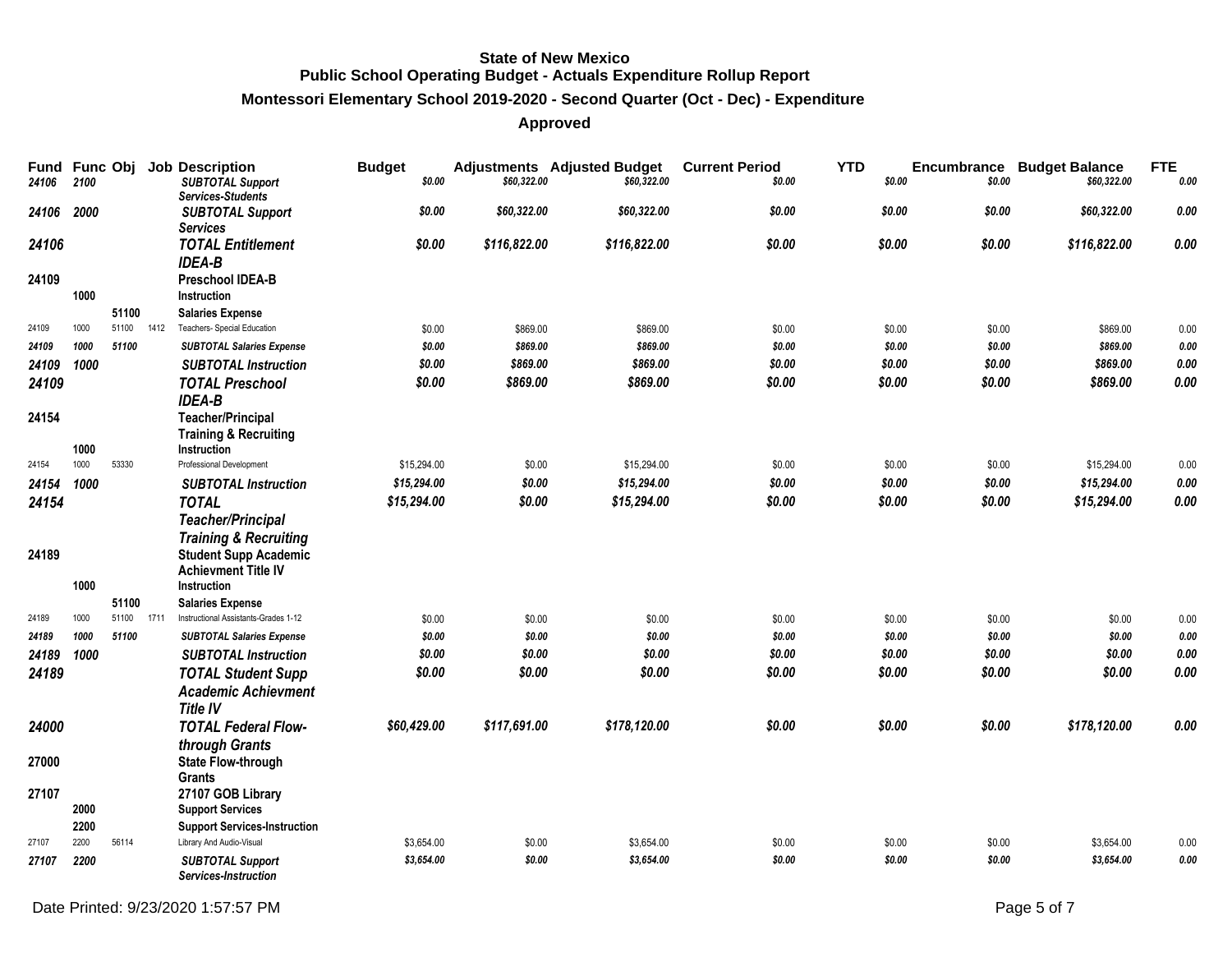#### **Montessori Elementary School 2019-2020 - Second Quarter (Oct - Dec) - Expenditure**

| Fund Func Obj<br>27107 | 2000 |       | <b>Job Description</b><br><b>SUBTOTAL Support</b>               | <b>Budget</b><br>\$3,654.00 | \$0.00       | <b>Adjustments</b> Adjusted Budget<br>\$3,654.00 | <b>Current Period</b><br>\$0.00 | <b>YTD</b><br>\$0.00 | \$0.00 | <b>Encumbrance Budget Balance</b><br>\$3,654.00 | <b>FTE</b><br>$0.00\,$ |
|------------------------|------|-------|-----------------------------------------------------------------|-----------------------------|--------------|--------------------------------------------------|---------------------------------|----------------------|--------|-------------------------------------------------|------------------------|
| 27107                  |      |       | <b>Services</b><br><b>TOTAL 27107 GOB</b>                       | \$3,654.00                  | \$0.00       | \$3,654.00                                       | \$0.00                          | \$0.00               | \$0.00 | \$3,654.00                                      | 0.00                   |
| 27000                  |      |       | Library<br><b>TOTAL State Flow-</b><br>through Grants           | \$3,654.00                  | \$0.00       | \$3,654.00                                       | \$0.00                          | \$0.00               | \$0.00 | \$3,654.00                                      | $0.00\,$               |
| 31200                  | 4000 |       | <b>Public School Capital</b><br>Outlay<br><b>Capital Outlay</b> |                             |              |                                                  |                                 |                      |        |                                                 |                        |
| 31200                  | 4000 | 54610 | Rental - Land and Buildings                                     | \$0.00                      | \$322,082.00 | \$322,082.00                                     | \$88,866.36                     | \$194,518.60         | \$0.00 | \$127,563.40                                    | 0.00                   |
| 31200                  | 4000 |       | <b>SUBTOTAL Capital</b><br><b>Outlay</b>                        | \$0.00                      | \$322,082.00 | \$322,082.00                                     | \$88,866.36                     | \$194,518.60         | \$0.00 | \$127,563.40                                    | $0.00\,$               |
| 31200                  |      |       | <b>TOTAL Public School</b><br><b>Capital Outlay</b>             | \$0.00                      | \$322,082.00 | \$322,082.00                                     | \$88,866.36                     | \$194,518.60         | \$0.00 | \$127,563.40                                    | 0.00                   |
| 31400                  |      |       | <b>Special Capital Outlay-</b><br><b>State</b>                  |                             |              |                                                  |                                 |                      |        |                                                 |                        |
|                        | 4000 |       | <b>Capital Outlay</b>                                           |                             |              |                                                  |                                 |                      |        |                                                 |                        |
| 31400                  | 4000 | 57331 | Fixed Assets (more than \$5,000)                                | \$125,000.00                | \$0.00       | \$125,000.00                                     | \$0.00                          | \$125,000.00         | \$0.00 | \$0.00                                          | 0.00                   |
| 31400                  | 4000 |       | <b>SUBTOTAL Capital</b><br><b>Outlay</b>                        | \$125,000.00                | \$0.00       | \$125,000.00                                     | \$0.00                          | \$125,000.00         | \$0.00 | \$0.00                                          | $0.00\,$               |
| 31400                  |      |       | <b>TOTAL Special Capital</b>                                    | \$125,000.00                | \$0.00       | \$125,000.00                                     | \$0.00                          | \$125,000.00         | \$0.00 | \$0.00                                          | 0.00                   |
|                        |      |       | <b>Outlay-State</b>                                             |                             |              |                                                  |                                 |                      |        |                                                 |                        |
| 31600                  |      |       | <b>Capital Improvements</b><br><b>HB-33</b>                     |                             |              |                                                  |                                 |                      |        |                                                 |                        |
|                        | 4000 |       | <b>Capital Outlay</b>                                           |                             |              |                                                  |                                 |                      |        |                                                 |                        |
| 31600                  | 4000 | 57331 | Fixed Assets (more than \$5,000)                                | \$1,240,753.00              | \$0.00       | \$1,240,753.00                                   | \$0.00                          | \$0.00               | \$0.00 | \$1,240,753.00                                  | 0.00                   |
| 31600                  | 4000 | 57332 | Supply Assets (\$5,000 or less)                                 | \$0.00                      | \$0.00       | \$0.00                                           | \$817.69                        | \$817.69             | \$0.00 | (\$817.69)                                      | 0.00                   |
| 31600                  | 4000 |       | <b>SUBTOTAL Capital</b><br><b>Outlay</b>                        | \$1,240,753.00              | \$0.00       | \$1,240,753.00                                   | \$817.69                        | \$817.69             | \$0.00 | \$1,239,935.31                                  | $\it{0.00}$            |
| 31600                  |      |       | <b>TOTAL Capital</b>                                            | \$1,240,753.00              | \$0.00       | \$1,240,753.00                                   | \$817.69                        | \$817.69             | \$0.00 | \$1,239,935.31                                  | 0.00                   |
|                        |      |       | <b>Improvements HB-33</b>                                       |                             |              |                                                  |                                 |                      |        |                                                 |                        |
| 31700                  |      |       | <b>Capital Improvements</b><br><b>SB-9</b>                      |                             |              |                                                  |                                 |                      |        |                                                 |                        |
|                        | 4000 |       | <b>Capital Outlay</b>                                           |                             |              |                                                  |                                 |                      |        |                                                 |                        |
| 31700                  | 4000 | 57331 | Fixed Assets (more than \$5,000)                                | \$87,586.00                 | \$0.00       | \$87,586.00                                      | \$0.00                          | \$0.00               | \$0.00 | \$87,586.00                                     | 0.00                   |
| 31700                  | 4000 |       | <b>SUBTOTAL Capital</b><br><b>Outlay</b>                        | \$87,586.00                 | \$0.00       | \$87,586.00                                      | \$0.00                          | \$0.00               | \$0.00 | \$87,586.00                                     | $\it{0.00}$            |
| 31700                  |      |       | <b>TOTAL Capital</b><br><b>Improvements SB-9</b>                | \$87,586.00                 | \$0.00       | \$87,586.00                                      | \$0.00                          | \$0.00               | \$0.00 | \$87,586.00                                     | $\pmb{0.00}$           |
| 31701                  |      |       | <b>Capital Improvements</b><br><b>SB-9 Local</b>                |                             |              |                                                  |                                 |                      |        |                                                 |                        |
|                        | 4000 |       | <b>Capital Outlay</b>                                           |                             |              |                                                  |                                 |                      |        |                                                 |                        |